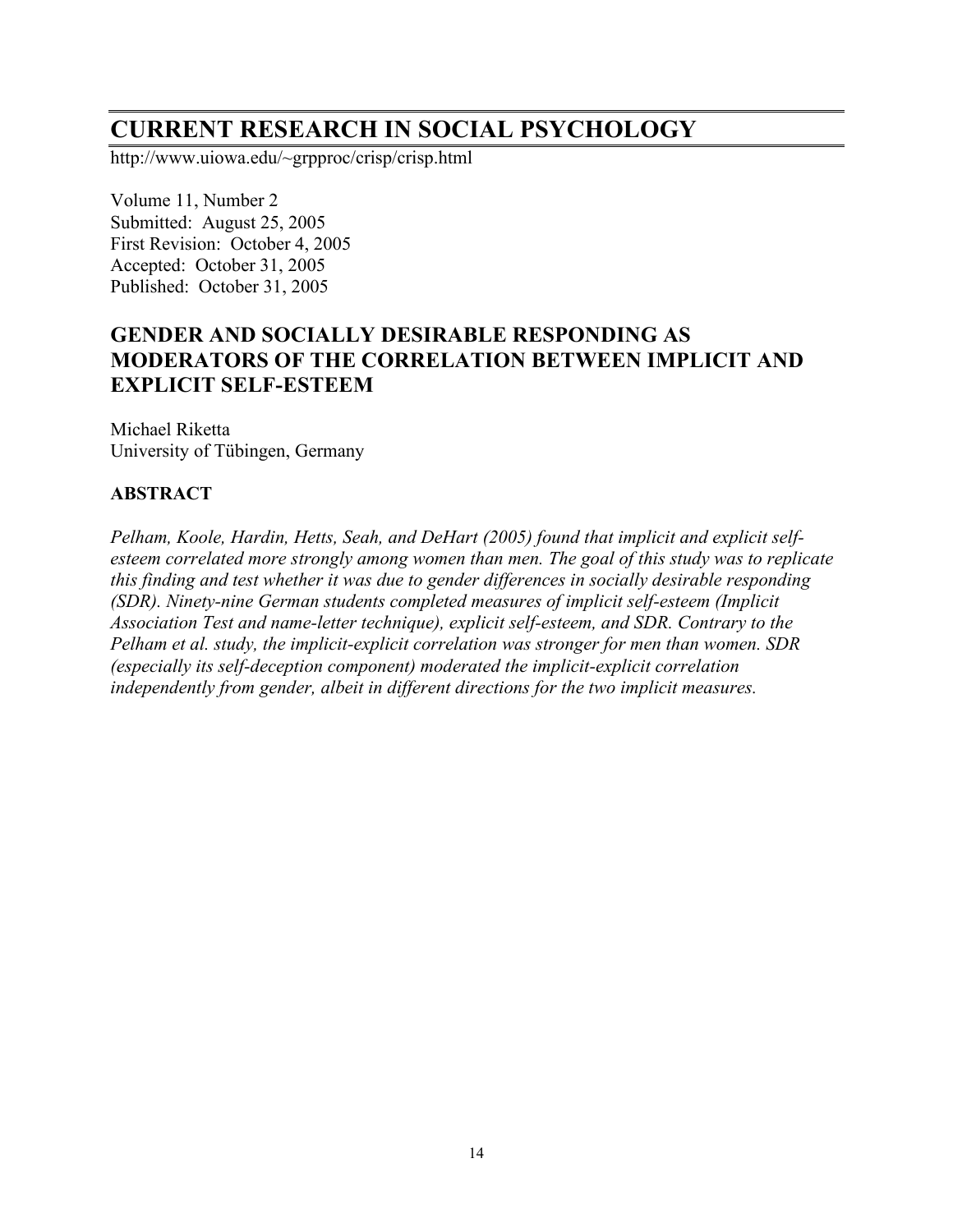## **INTRODUCTION**

Self-esteem is defined as a global attitude toward the self (Rosenberg, 1965). The common measures of this construct require explicit self-judgments (e.g., responses to items such as "I am satisfied with myself" "I have a positive attitude toward myself"; for an overview of measures, see Blascovich & Tomaka, 1991). Since the 1990s, more and more researchers have used implicit (i.e., unobtrusive) measures of self-esteem instead of, or in combination with, these explicit ones. One motivation for using of implicit measures grows from the assumption that they tap a more spontaneous and intuitive form of self-esteem than do explicit measures (e.g., Bosson, Brown, Zeigler-Hill, & Swann, 2003; Epstein & Morling, 1995; Jordan, Spencer, Zanna, 2003a; Jordan, Spencer, Zanna, Hoshino-Browne, & Correll, 2003b; Koole, Dijksterhuis, & van Knippenberg, 2001; Pelham, Koole, Hardin, Hetts, Seah, & DeHart, 2005; Spalding & Hardin, 1999).

This assumption rests on dual process models of information processing (e.g., Epstein, 1994; Smith & DeCoster, 2001; Wilson, Lindsey, & Schooler, 2000). According to these models, people can process information in both an automatic, intuitive manner and a controlled, more deliberate manner. A common assumption is that these two forms of information processing occur in parallel. Applying these models to self-evaluation, several researchers assumed that people hold two types of global attitudes toward themselves (e.g., Epstein & Morling, 1995; Glen & Banse, 2004; Hetts & Pelham, 2001; Koole et al., 2001; Spalding & Hardin, 1999). These constructs are typically called implicit self-esteem, which is assumed to result from automatic, intuitive processes, and explicit self-esteem, which is assumed to result from controlled, more deliberate processes.

Recently, Pelham et al. (2005) proposed that gender moderates the correlation between implicit and explicit self-esteem (implicit-explicit correlation). They assumed that women generally rely more strongly on their intuition than do men. Pelham et al. concluded that women may express their implicit self-esteem on explicit measures more readily than do men, resulting in a stronger implicit-explicit correlation. To support this argument, Pelham et al. reported results from six samples, in four of which the implicit-explicit correlation was at least marginally significantly stronger among women than among men; in the other two samples, no significant difference emerged. The four samples in which the hypothesis was confirmed consisted of students from the US, Singapore, and the Netherlands (total  $N = 1264$ ).

However, this pattern of findings does not seem to be robust. Greenwald and Farnham (2000, Exp. 1) found in a sample of American undergraduates that the implicit-explicit correlation was higher among men than women  $(N = 138)$ .

One reason for this inconsistency may be located at the measurement level. While both studies used the same explicit self-esteem measure (Rosenberg, 1965), they used different implicit measures: the name-letter technique (Nuttin, 1985) and a measure based on word completions (Pelham et al., 1999) in the Pelham et al. study and the self-esteem version of the Implicit Association Test (IAT; see Greenwald et al., 1998, for the original version) in the Greenwald and Farnham (2000) study. All these measures were design to measure implicit self-esteem. However, previous research has found only weak correlations between them at best (e.g., Bosson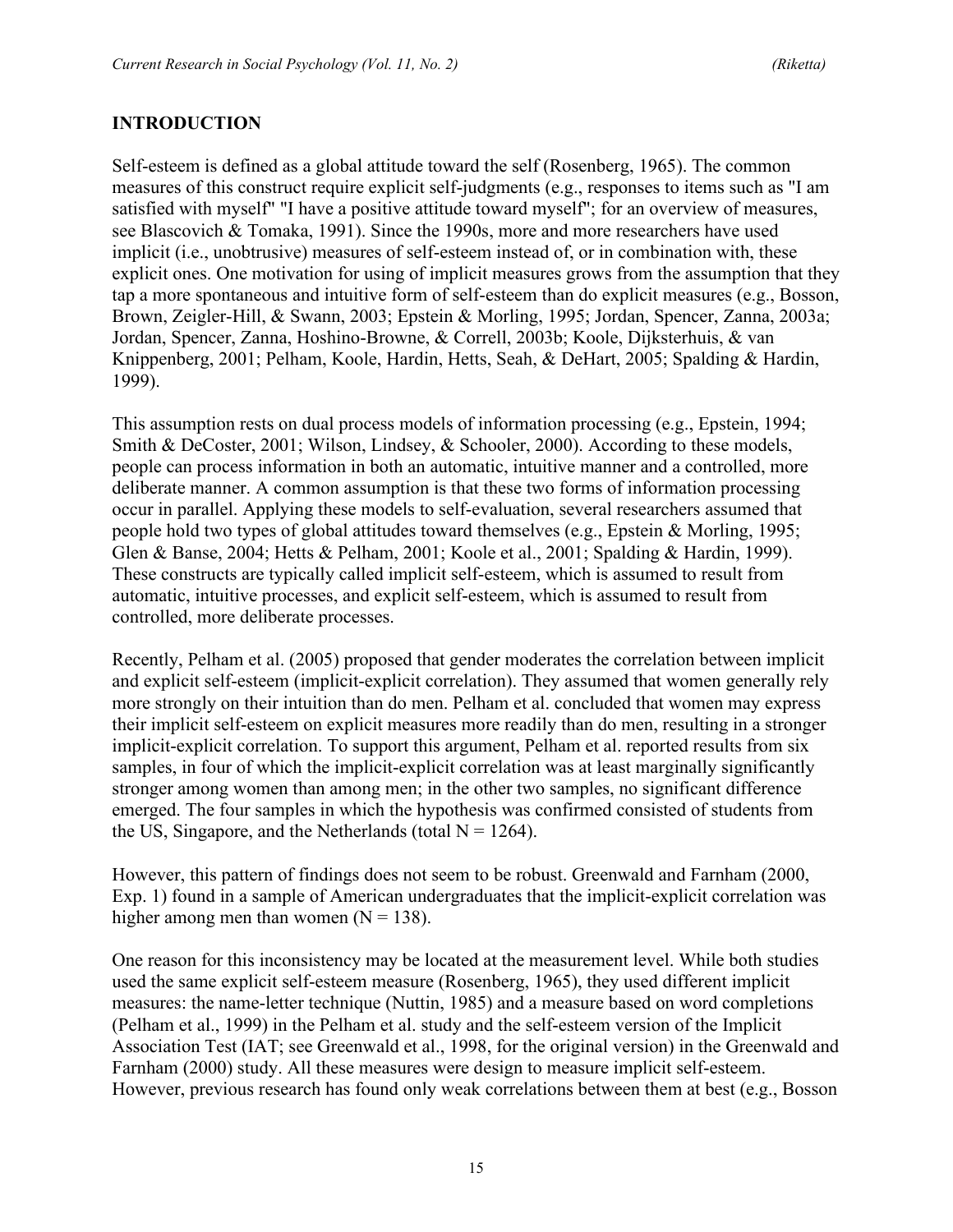et al., 2000; Jordan et al., 2003a). Thus, the implicit measures used in those studies may have tapped different facets of implicit self-esteem. The relations of these facets to explicit self-esteem may have been differentially moderated by gender.

Another reason for the inconsistency between the two studies refers to the mechanism mediating between gender and the implicit-explicit correlation. A candidate mediator is socially desirable responding (SDR). This is one of the few personality variables that has been shown to moderate the correlation between implicit and explicit measures (referring to other attitudes than selfesteem; Nosek, in press; Hofmann, Gschwendner, & Schmitt, 2005). Moreover, men and women have been shown to differ in SDR (e.g., Ones & Visweswaran, 1998; Paulhus, 1991). Thus, any observed gender differences in the implicit-explicit correlation may trace back to gender differences in SDR.

The main goal of this research was to test this mediator hypothesis. Before describing the empirical study, I will define the construct of SDR and discuss more in detail how it may relate to gender and the implicit-explicit correlation.

## **SDR and Its Relation to Implicit and Explicit Self-Esteem**

In an influential model of SDR, Paulhus (e.g., 1991) distinguished between two components of this construct: (a) impression management, which is a "explicit self-presentation toward an audience" (p. 37) with the goal to appear dependable and conventional, and (b) self-deceptive positivity (hereafter called self-deception), which is "the tendency to give self-reports that are honest but positively biased" (p. 37). The present study takes up this approach and looks at these components separately. They may have different relations to implicit and explicit self-esteem and thus may have different effects on the implicit-explicit correlation.

Because impression management is by definition a deliberate process, it is likely to affect responses to implicit (vs. explicit) measures less strongly. Thus, implicit measures may relate less strongly to indicators of impression management than do explicit measures (for this reasoning, see, e.g., Fazio & Olson, 2003; Greenwald & Farnham, 2000; Hetts & Pelham, 2001; Nosek, in press). Greenwald and Farnham (2000) provided some evidence of this, using the IAT as an implicit self-esteem measure.

The relation of self-deception to either explicit or implicit self-esteem is less clear on theoretical grounds. On the one hand, researchers argued that implicit self-esteem is independent of selfdeception (e.g., Epstein & Morling, 1995; Jordan et al., 2003b). On the other hand, Paulhus (1991) assumed that self-deception is an automatic process. Thus, it may influence implicit (vs. explicit) self-esteem even more strongly. At the operational level, these two views suggest that implicit (vs. explicit) measures may relate either more weakly or more strongly to self-deception. Only Greenwald and Farnham (2000) have reported relevant data. They found the IAT (vs. several explicit self-esteem measures) to relate more weakly to self-deception. This supports the former theoretical position.

Depending on their relative correlations with implicit and explicit self-esteem, both components of SDR may moderate the implicit-explicit correlation. As argued above, impression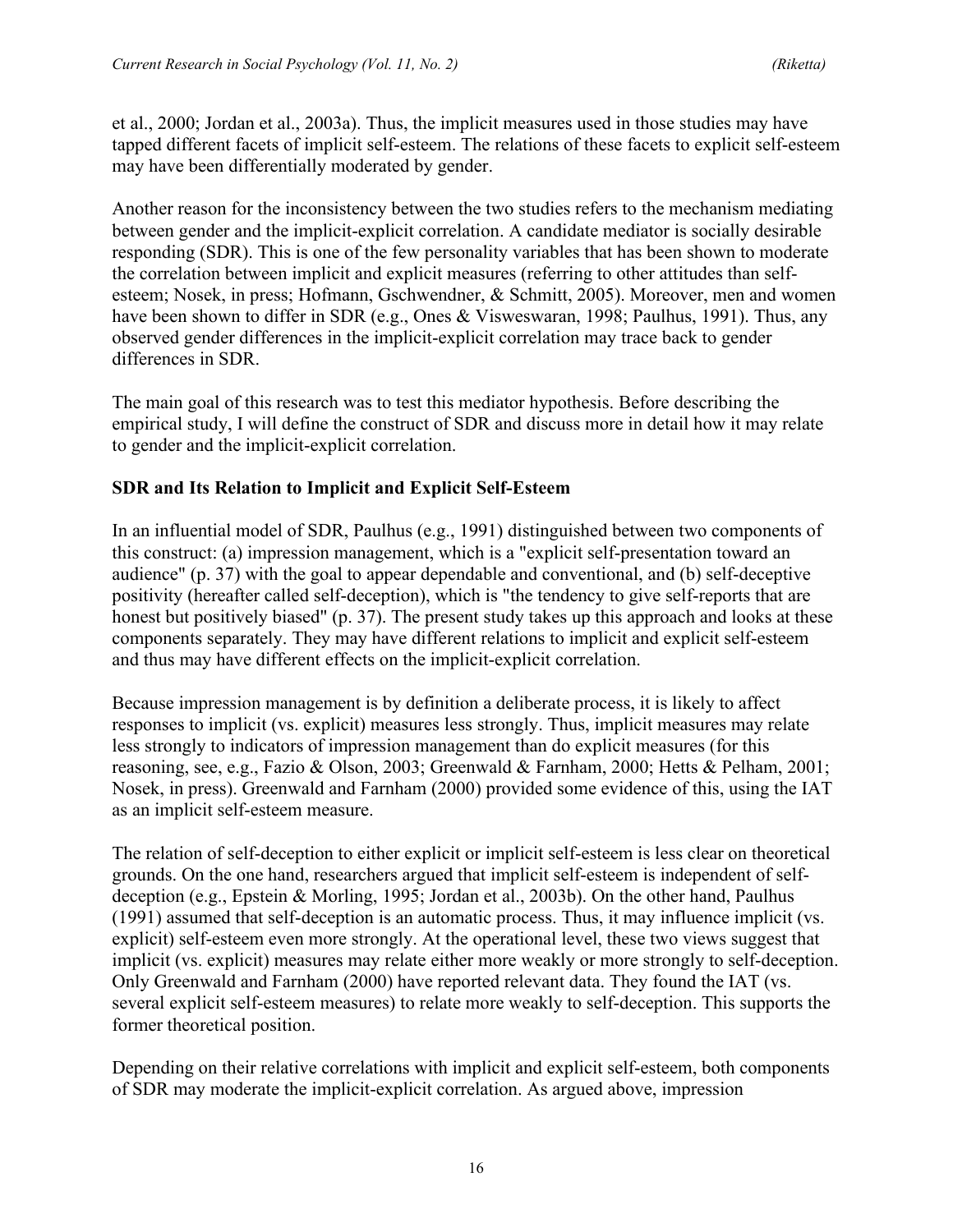management is likely to influence responses to explicit versus implicit measures more strongly. Thus, responses to explicit versus implicit measures should become increasingly disassociated when impression management tendencies increase (for this reasoning, see Fazio & Olson, 2003; Hofmann et al., 2005; Nosek, in press). This hypothesis has already received support. For example, across 57 attitude objects and over 6,000 participants, Nosek (in press) found a weaker correlation between the IAT and corresponding explicit measures for participants scoring high (vs. low) on a composite measure of self-presentation. Likewise, looking at minorities in Germany (East Germans, Turks) as attitude objects, Hofmann et al. (2005) found a weaker correlation between the IAT and corresponding explicit measures for participants scoring high (vs. low) on two measures of self-presentation (public self-consciousness, motivation to control prejudice).

Because no unequivocal predictions are possible concerning the relation of implicit self-esteem to self-deception, its moderating effect on the implicit-explicit correlation cannot be predicted. Both a positive and a negative moderator effect are conceivable. The implicit-explicit correlation would be weaker under high (vs. low) self-deception if self-deception either affects implicit selfesteem more strongly than explicit self-esteem or vice versa. In this case, strong self-deception should weaken the implicit-explicit correlation (Nosek, in press). However, if self-deception affects implicit and explicit self-esteem equally strongly, the implicit-explicit correlation should be stronger under high (vs. low) self-deception because in this case self-deception increases the variance shared by implicit and explicit self-esteem measures.

## **Gender Differences in SDR and Their Effects on the Implicit-Explicit Correlation**

In a meta-analysis of 66 studies, Ones and Visweswaran (1998) found that men show stronger SDR (as measured with common self-report scales) than do women. Studies that distinguished between the two aforementioned components of SDR, using Paulhus' (1988, 1991) Balanced Inventory of Desirable Responding (BDIR), suggested that this tendency is mainly due to the self-deception component of SDR. For example, Quinn (1988, cited in Paulhus, 1991) found stronger self-deception but weaker self-presentation among male adults compared with female adults ( $N = 884$ ). Paulhus (1988, cited in Paulhus, 1991) ( $N = 433$ ) replicated this pattern among college students. In three German samples (total  $N = 351$ , mostly students), Musch, Brockhaus, and Bröder (2002) found stronger self-deception among men than among women in two samples and no gender differences for impression management. These studies suggest that men show stronger self-deception than women but either weaker or the same level of impression management.

In connection with the above reasoning, this suggests a complex relationship of gender with the implicit-explicit correlation. If impression management is on average weaker among men than women, as suggested by the data of Paulhus (1988) and Quinn (1988), this will work toward a higher implicit-explicit correlation among men. The reason is that impression management may lower the implicit-explicit correlation, as explained above.

Further, if self-deception is on average stronger among men than women, as suggested by the data of Musch et al. (2002), Paulhus (1988), and Quinn (1988), this will work toward either a stronger or a weaker implicit-explicit correlation among men compared with women.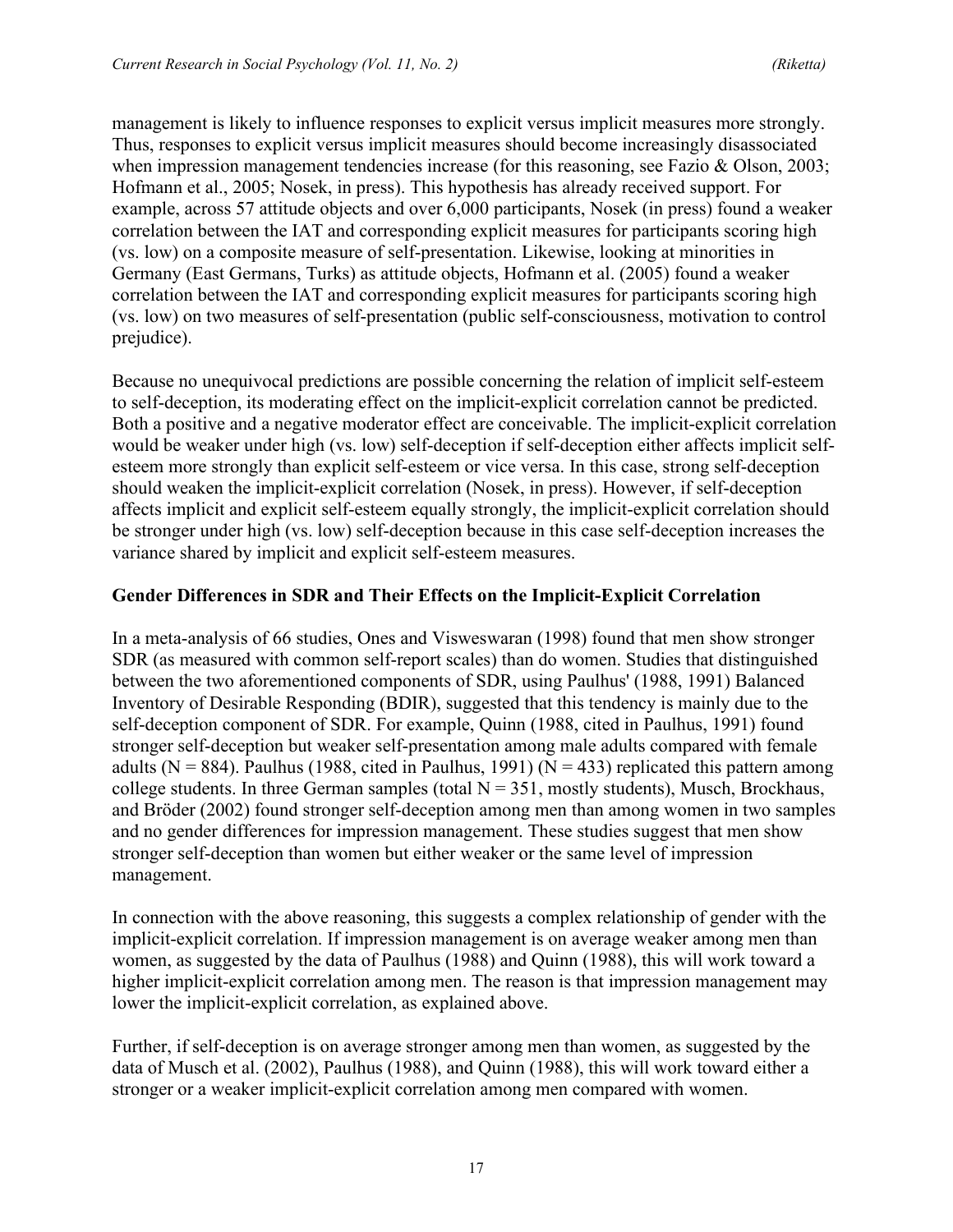Specifically, the correlation will be weaker among men if self-deception affects implicit selfesteem more strongly than explicit self-esteem or vice versa. In this case, those with the stronger self-deception (prospectively, men) will display a weaker correlation. However, if self-deception affects implicit and explicit self-esteem equally strong, the correlation will be stronger among those with the stronger self-deception (presumably, men).

Thus, both impression management and self-deception may mediate gender differences in the implicit-explicit correlation. Depending on the relative intraindividual strength of these components of SDR and on their relations to gender and implicit and explicit self-esteem, gender may have either positive or negative moderator effects on the implicit-explicit correlation. This reasoning can explain both the gender difference reported by Pelham et al. (2005) and the opposite findings reported by Greenwald and Farnham (2000). Specifically, the differences between these studies may have been due to differences involving impression management or self-deception. Prerequisite is that impression management or self-deception indeed mediates gender differences in the implicit-explicit correlation.

Greenwald and Farnham (2000) already tentatively suggested that impression management may be a mediator of the gender differences they observed. They dismissed this interpretation, however, because impression management was unrelated to most of their explicit measures. Because other studies did find relations of explicit self-esteem measures to SDR (e.g., Astra & Singg, 2000; Riketta, 2004), it still appears promising to test for the mentioned mediator effect.

Drawing on Pelham et al. (2005) and Greenwald and Farnham (2000), this study examines once more whether gender moderated the implicit-explicit correlation. Extending prior research, the present study explores whether SDR (i.e., impression management and/or self-deception) mediates this gender effect. This is the primary goal of this study. Moreover, this is the first study to compare this gender difference on the two most common implicit measures of selfesteem: the name-letter technique and the IAT. Pelham et al. and Greenwald and Farnham used only one of these measures each. Thus, as a secondary goal, this study explores whether the relation of gender to the implicit-explicit correlation depends on the implicit measure used.

# **METHOD**

# **Sample**

Participants were 99 students (30 male, 69 female) of various majors (57 psychology, 39 others, 3 missing) at the University of Tübingen, Germany. They were recruited by announcements in psychology classes and by ads on the campus. All participants took part in an unrelated study after the present one in the same session. They received either course credit or 12 Euros for the two studies together. [1]

# **Materials and Procedure**

Entering the laboratory, participants were greeted by a male experimenter and seated in separate cubicles in front of computers. Participants first worked on the self-esteem IAT, which was closely modelled after Jordan et al.'s (2003a) adaptation of the original procedure by Greenwald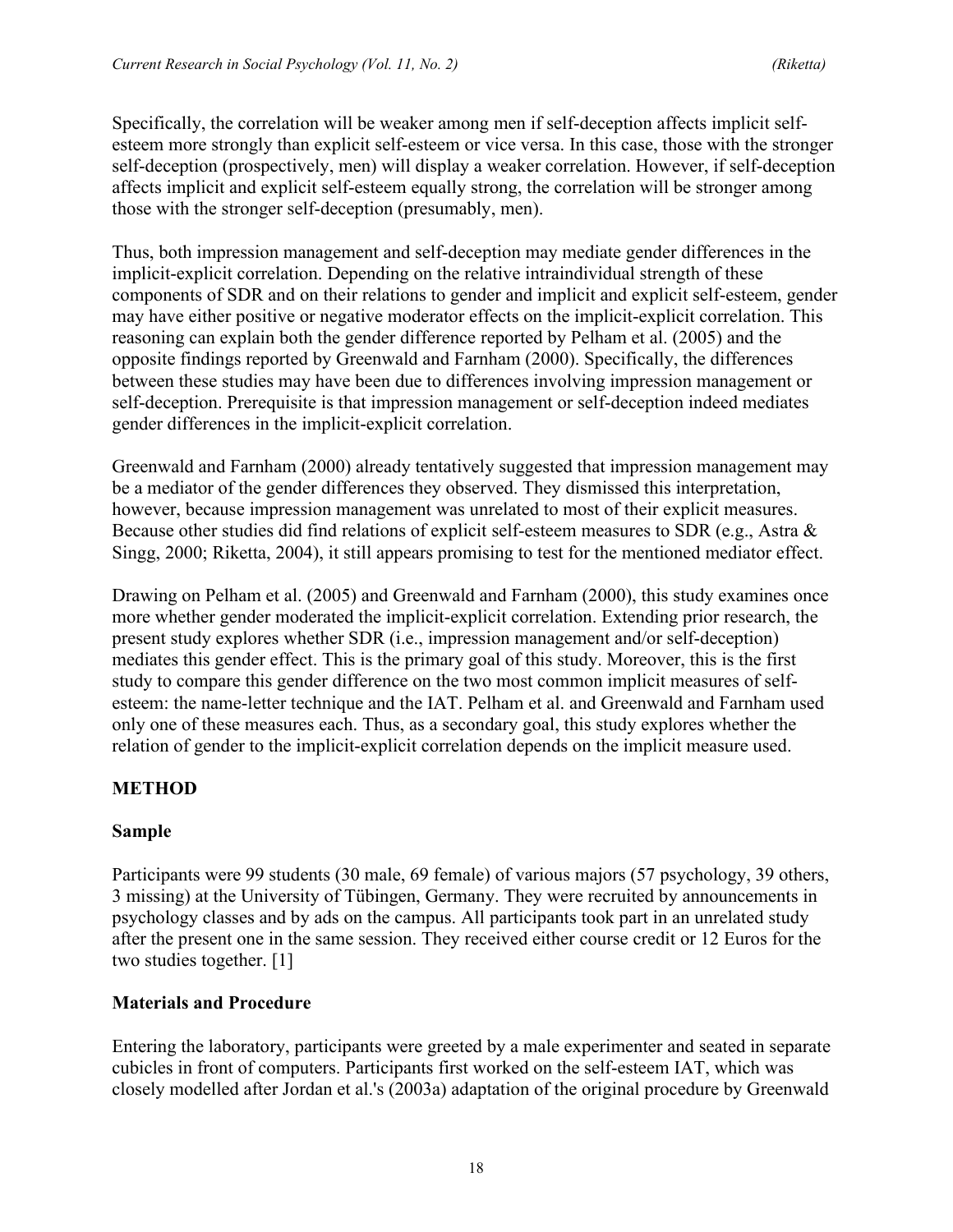and Farnham (2000). Participants were told that they would see words appearing on the screen. Their task was to classify the words as quickly and accurately as possible by pressing one of two keys. Participants learned that some stimuli had to be classified as self versus non-self while others had to be classified as positive versus negative. Five blocks were conducted. The stimuli appeared in an individual random order in each block. Each stimulus appeared on the screen until the participant pressed a response key. The intertrial interval was 150 ms.

In the first block, evaluative words had to be classified. Ten positive words (Frieden, Sommer, Urlaub, Genuss, Geschenk, Freude, Freiheit, Sonne, Glück, Lächeln; translation: peace, summer, holiday, enjoyment, gift, pleasure, freedom, sun, luck/happiness, smile) and ten negative words (Unfall, Bombe, Hölle, Gewalt, Schmerz, Virus, Trauer, Hass, Verbrechen, Koma; translation: accident, bomb, hell, violence, pain, virus, sadness, hatred, crime, coma) were the stimuli. They were presented once each, resulting in 20 trials. In the second block, self- and non-self-related words had to be classified. Five self-related words (ich, mich, mir, mein, meines; translation: I, me, to me, my, mine) and five non-self-related words (dass, und, wobei, als, wenn; translation: that, and, in/at which, as, when) were the stimuli. They were presented twice each, resulting in 20 trials. In the third block, both tasks were combined. The self- and non-self-related and evaluative words from the preceding blocks appeared in 60 trials. The first 20 trials were practice trials, in which the ten self- and non-self-related stimuli and five positive and five negative stimuli appeared. Participants had to respond self or positive with one key and non-self or negative with the other key. If the response was incorrect, a feedback message appeared after the trial ("You pressed the wrong key") and stayed on the screen until participants pressed the space bar. After the practice trials, participants worked on a block with 40 trials. Each evaluative word appeared once, and each self- and non-self-related word appeared twice. In the fourth block, the same evaluative words as in the first block appeared but the response keys were reversed this time (20 trials). In the fifth block, the same stimuli as in the third block appeared. This time participants had to respond self or negative with one key and non-self or positive with the other key. The first 20 of the 60 trials were practice trials of the same type as in the third block.

The rationale of the IAT is as follows. To the extent that the net (i.e., positive minus negative) valence associated with the self-related stimuli is more positive than the net valence associated with the non-self-related stimuli, interference effects are expected to occur in the fifth block so that reaction times are higher than in the third block. Therefore, the difference in reaction times (for correct responses) between the two blocks is the indicator of self-esteem. The scoring of the IAT in this study followed the recommendations by Greenwald et al. (2003). In essence, the difference in reaction times for correct responses between the fifth and third block (including the practice trials) was divided by the pooled standard deviation. The resulting IAT score is equivalent to Cohen's d. In theory, a higher score indicates higher implicit self-esteem.

The present version of the IAT differs from the two versions used by Greenwald and Farnham (2000) in the control words for the self-related words (meaningless non-self words rather than words referring to other people; see Jordan et al., 2003a) and in the scoring procedure. If anything, however, the present version may be more valid than the version used by Greenwald and Farnham. For one, Karpinski (2004) showed that the use of other people as control for the self-related words results in IAT scores that confound self-evaluation with the evaluation of other people. The use of meaningless control words may avoid this confoundation. Further, the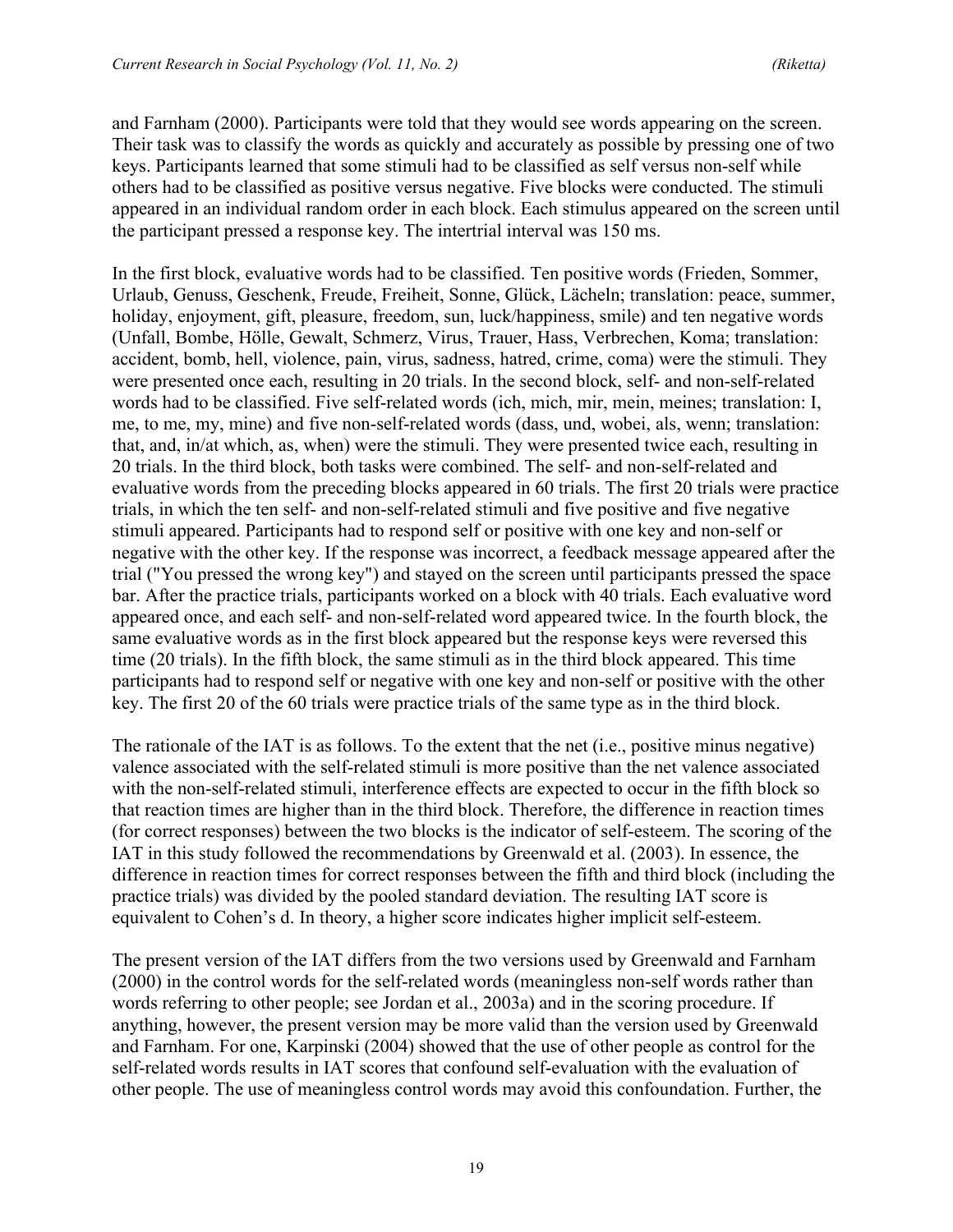scoring algorithm used here (Greenwald et al., 2003) has been shown to reduce the confoundation of IAT scores with general task-switching ability (Mierke & Klauer, 2004).

Next, participants received a paper-pencil version of the name letter technique. This version was closely modelled after Koole et al.'s (2001) adaptation of Nuttin's (1985) original procedure. Participants were told that (a) the goal of the questionnaire was to analyze aesthetic judgments of letters and (b) previous studies had shown that such analyses may lead to innovative insights into human emotion. Participants were instructed to indicate their liking of the letters implicitly and intuitively. A list with the 30 letters of the German alphabet in random order followed. Each letter had to be evaluated on a 9-point rating scale anchored with "don't like it at all" and "like it very much". Finally, participants indicated their initials on the questionnaire. When participants had left the laboratory (having completed the measures described below), the experimenter indicated which letters were included in the first name and the surname of the participants. Participants' names were taken from a list on which they had entered their name to confirm the receipt of their compensation for participation.

The rationale of this measure is the mere ownership effect, which denotes the process by which objects associated with the self share the (usually positive) evaluation of the self (Greenwald  $\&$ Banaji, 1995). Thus, one's self-esteem may color the evaluation of one's name and, as a consequence, of the single letters of one's name. It follows that the evaluation of these letters may be an unobtrusive measure of self-esteem. In the present study, responses on this measure were analyzed with the procedure of Koole et al. (2001). At first, a baseline evaluation for each letter was computed by averaging ratings across all participants who did not have the respective letter in their names. Next, the baseline was subtracted from the evaluation of each name letter of each participant. Two indicators were computed from these difference scores, one by averaging them across all name letters of each participant and the second one by averaging them across the initials of each participant. These two scores (hereafter referred to as name-letter preferences and initials preferences, respectively) indicate the degree to which participants evaluated their name letters and initials overly positively, respectively. In theory, the higher this evaluation, the higher implicit self-esteem. Previous research with the name-letter technique had usually used only one of these two indicators. Thus, this is one of the few studies in which they were compared within the same sample (e.g., like Bosson et al., 2000). Pelham et al. (2005) had used name-letter preferences in one sample and a combination of initials preferences and a related indicator (based on evaluation of participants' own birthday numbers) in another one of the four samples in which they found a gender effect on the implicit-explicit correlation.

Immediately after the name-letter task, participants completed a battery of measures on the computer. Here only those measures are described which are relevant to the present study. Responses were taken on 7-point rating scales ranging from "does not apply at all" to "totally applies". Individual scores were computed by averaging across items.

Impression management and self-deception were measured with a validated German adaptation (Musch et al., 2002) of Paulhus' (1988, 1991) BIDR. The latter is the standard instrument for measuring impression management and self-deception as separate components. The impression management scale of the German version consists of 10 items referring to socially desirable overt behavior (e.g., "I never swear" "I sometimes tell lies if I have to" [reverse coded]), similar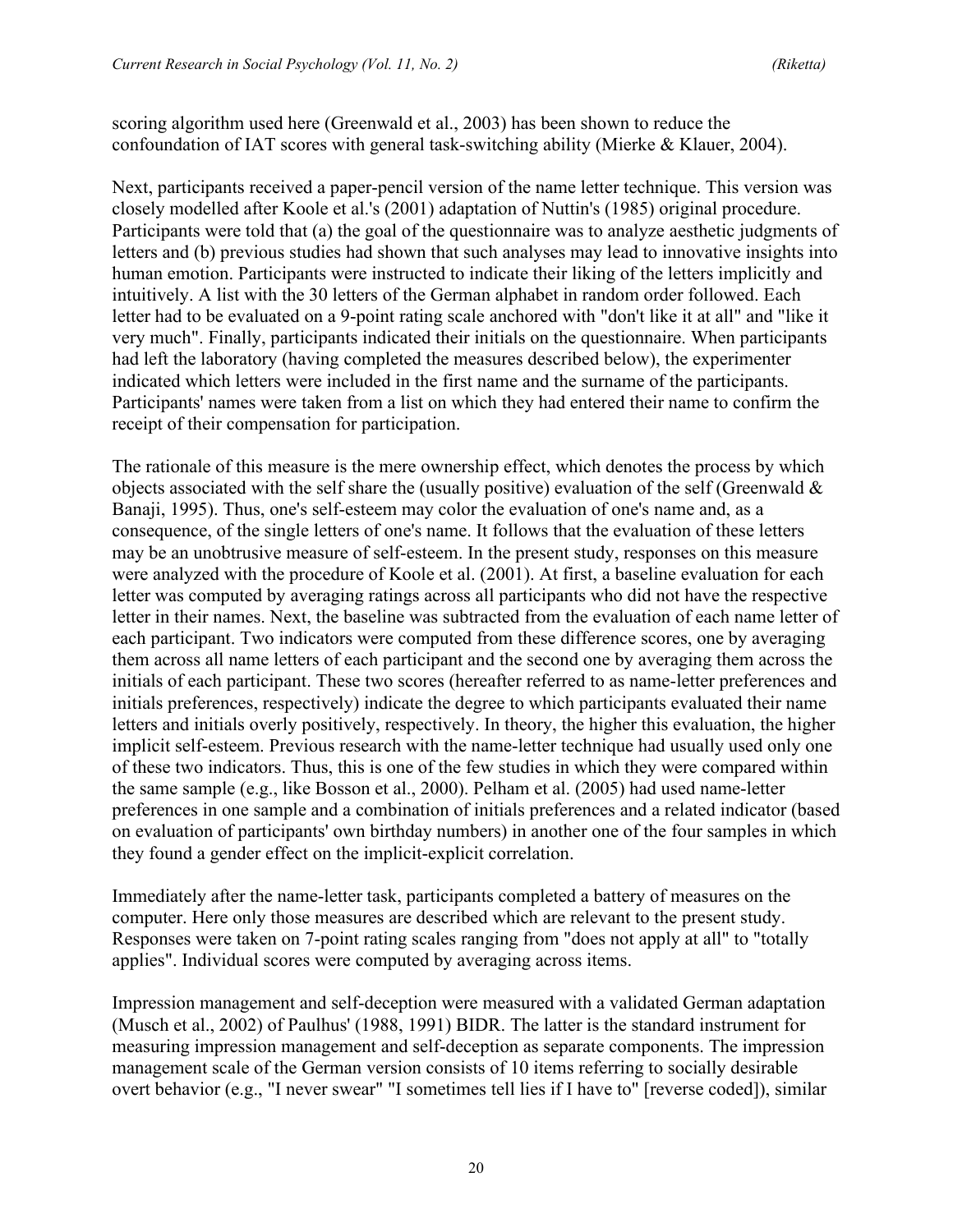to classic lie scales. The self-deception scale of the German version consists of 10 items referring to socially desirable private thoughts or feelings (e.g., "It is hard for me to shut off a disturbing thought" [reverse-coded], "I am a completely rational person"). All items are translations from the original BIDR. High scores on these scales indicate the tendency to claim that one always behaves in a socially desirable manner and possesses positive cognitive attributes, respectively (i.e., rationality and overconfidence in one's judgments; see also Paulhus, 1991). In three studies, Musch et al. demonstrated sufficient internal consistency (alphas  $> 0.60$ ) and the convergent and divergent validity of each scale referring to standard measures of personality. One of these studies also showed that only the impression management scale, not the self-deception scale, is sensitive to manipulations of impression management motives (instruction to fake good vs. bad). Thus, these German short forms seem similarly valid as the original version of the BIDR (e.g., see Paulhus, 1991). In the present study, Cronbach alpha was .63 for impression management and .57 for self-deception.

Explicit self-esteem was measured with the Self-Liking Self-Competence Scale (Tafarodi & Swann, 1995) in German translation. It consists of two 10-item subscales, one referring to selfliking (e.g., "I feel comfortable about myself" "I tend to devalue myself" [reverse-coded]) and one referring to self-competence (e.g., "I am a capable person" "I don't succeed at much" [reverse-coded]). Although designed to measure two distinct forms of global self-esteem, the two subscales are usually strongly correlated. This was also true in the present study  $(r = .70)$ . Therefore and because the distinction between self-liking and self-competence is not of interest for the present study, the responses were averaged across all items into the explicit measure of self-esteem (Cronbach alpha = .93). In general, the items of the Self-Liking Self-Competence are similar in wording to the common Rosenberg (1965) Self-Esteem Scale; not surprising, both scales have been shown to correlate very strongly (83% shared variance in a sample of 1648 students, Tafarodi & Milne, 2001). The Rosenberg scale was the explicit self-esteem measure used in the studies by Pelham et al. (2005) and Greenwald and Farnham (2000).

# **RESULTS**

Appendix A shows the descriptive statistics of the analyzed variables. To explore whether gender moderated the implicit-explicit correlation, I conducted one regression analysis for each implicit measure, with explicit self-esteem as criterion and the implicit measure, gender (dummy-coded and centered, with higher scores for women), and the Implicit Measure x Gender interaction as predictors (see Regression 1 in Appendix B). Here and in the following regression analyses, the criterion and all predictors (except gender and the interaction terms) were z standardized to facilitate the interpretation of the B coefficients and to have centered predictors. The latter is advisable to reduce multicollinearity problems. The interaction terms were computed from the centered predictors.

The interaction was significantly negative for initials preferences (B = -0.51, SE = 0.22, p = .02), indicating that the relation of this implicit measure to explicit self-esteem was more positive for men than for women. The direction of this interaction is contrary to the one that Pelham et al. (2005) observed for this implicit measure. The gender interaction was nonsignificant for nameletter preferences (B = -0.28, SE = 0.21, p = .18) and the IAT (B = 0.22, SE = 0.22, p = .33).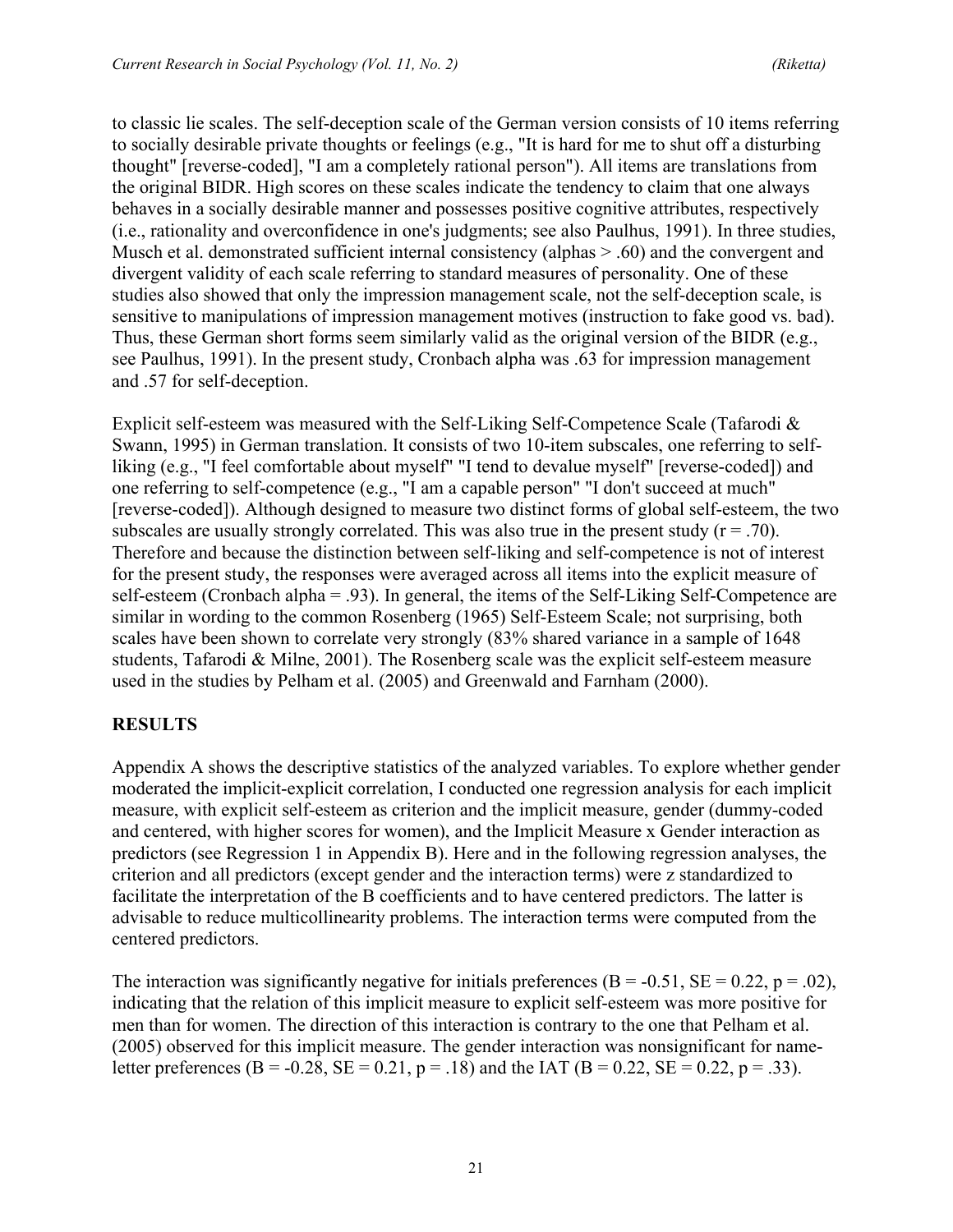Thus, the negative interaction that Greenwald and Farnham (2000) observed for the IAT did not replicate here.

The following analyses were intended to explore the reason for the significant gender effect on the correlation between initials preferences and the explicit measure. A test for mediated moderation was conducted (Baron & Kenny, 1986). As argued above, SDR (i.e., impression management, self-deception, or both) may be a mediator of the gender effect. This argument would be supported if (a) gender related significantly to SDR, (b) SDR significantly moderated the implicit-explicit correlation when the moderating effect of gender was controlled, and (c) the moderating effect of gender was significantly weaker when the moderating effect of SDR was controlled rather than not controlled (cf. Baron & Kenny, 1986). This was tested here separately for the two components of SDR (impression management and self-deception).

As to (a): Men scored higher than women on self-deception,  $M = 4.20$ ,  $SD = 0.83$  vs.  $M = 3.88$ ,  $SD = 0.70$ ,  $t(97) = 2.01$ ,  $p = .05$ , but did not significantly differ on impression management, M = 3.07, SD = 0.95 vs. M = 3.22, SD = 0.87,  $t(97) = 0.78$ ,  $p = .44$ . This pattern replicates the results of Musch et al. (2002), who used the same measures of SDR. Thus, only self-deception met condition (a) and qualified as a candidate mediator of the moderating effect of gender on the correlation between initials preferences and explicit self-esteem. Steps (b) and (c) were therefore tested only for self-deception, not for impression management.

As to (b) and (c): Self-deception and the Initials Preferences X Self-Deception interaction were entered into the described regression analysis that included initials preferences, gender, and the Initials Preferences X Gender interaction as predictors (see Regression 2 in Appendix B). The Initials Preferences X Self-Deception interaction was marginally significantly positive  $(B = 0.16,$  $SE = 0.09$ ,  $p = .08$ ). The Initials Preferences X Gender interaction was reduced to marginal significance ( $B = -0.39$ ,  $SE = 0.20$ ,  $p = .06$ ). However, this reduction failed to reach significance (according to the Sobel test after Baron & Kenny, 1986;  $z = 1.36$ ,  $p = .17$ ). Thus, only condition (b) but not (c) was met. Although self-deception tended to moderate the implicit-explicit correlation, it did not significantly mediate the moderating effect of gender.

In ancillary analyses, the moderating role of SDR in the implicit-explicit correlation was examined more comprehensively, independent from gender and for all three implicit measures as well as for both components of SDR. To test whether impression management moderated the implicit-explicit correlation, I conducted one regression analysis for each implicit measure, with explicit self-esteem as criterion and impression management, implicit self-esteem, and the Impression Management X Implicit Self-Esteem interaction term as predictors (see Regression 3 in Appendix B). As explained above, a negative interaction was expected (e.g., Fazio & Olson, 2003; Nosek, in press), which would indicate a weaker correlation for higher impression management. However, the interaction was marginally significantly positive for name-letter preferences (B = 0.15, SE = 0.09, p = .10), nonsignificantly positive for initials preferences (B = 0.15,  $SE = 0.10$ ,  $p = .12$ ), and around zero for the IAT (B = 0.01,  $SE = 0.12$ ,  $p = .91$ ).

The moderating role of self-deception was explored in an analogous series of regression analyses (for detailed results, see Regression 4 in the Appendix). For initials preferences, similarly to the regression analyses that included gender, the interaction was significantly positive  $(B = 0.20, SE)$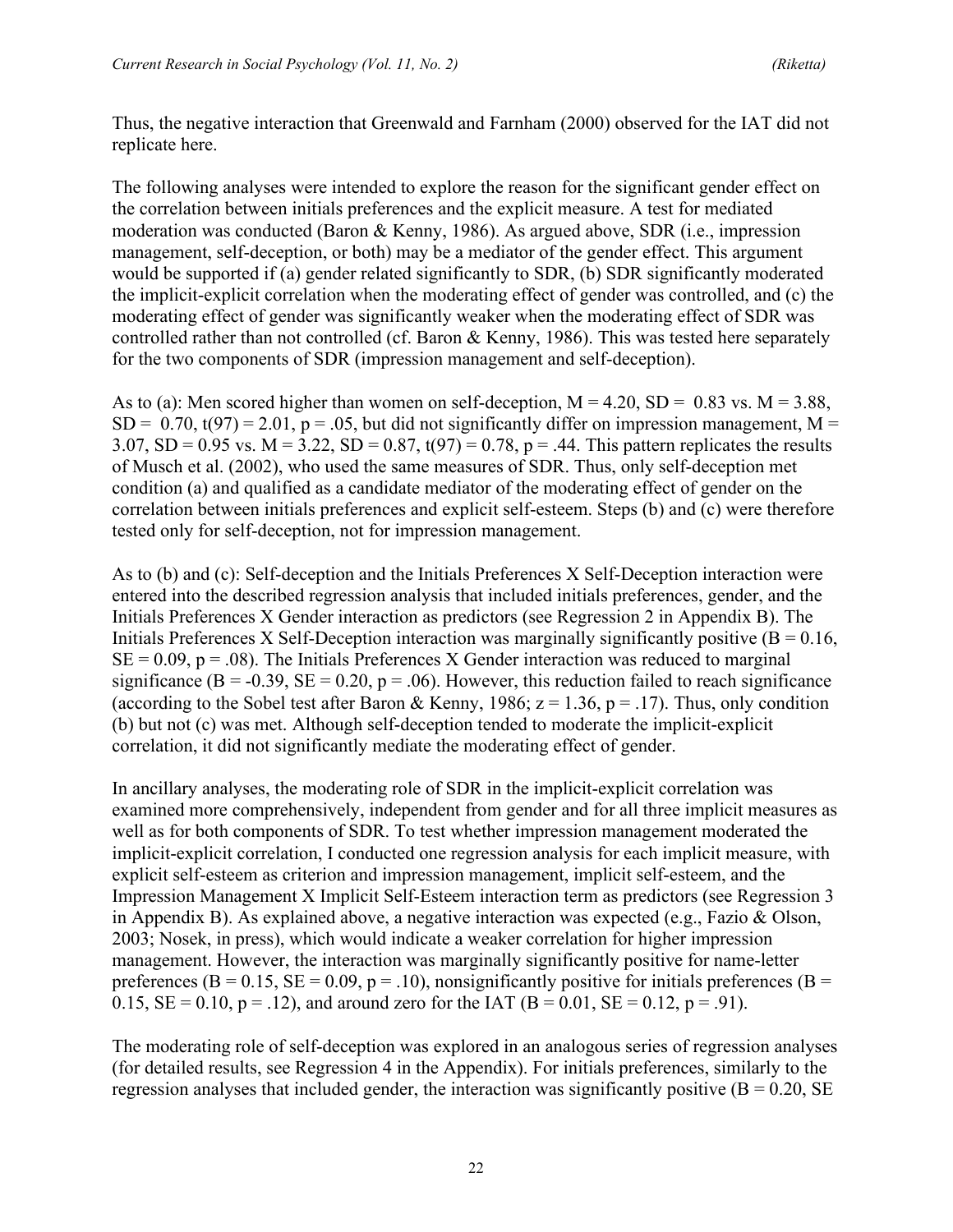$= 0.09$ ,  $p = .02$ ), indicating that the relation of initials preferences to explicit self-esteem was more positive under high self-deception. The opposite was true for the IAT ( $B = -0.24$ ,  $SE =$ 0.10,  $p = .03$ ). The interaction was nonsignificant for name-letter preferences (B = -0.07, SE =  $0.08$ ,  $p = .40$ ).

#### **DISCUSSION**

Pelham et al. (2005) observed stronger implicit-explicit correlations for women than for men in two samples using the name-letter technique. The present study revealed the opposite: The relation between initials preferences and explicit self-esteem was stronger for men than for women. Thus, the gender differences found here resemble those that Greenwald and Farnham (2000) obtained for the IAT. Yet, the present findings do not confirm this study either because the correlation between IAT and explicit self-esteem did not differ significantly between men and women here. In any case, Pelham et al.'s (2005) conclusion that the implicit-explicit correlation is generally stronger among women than among men has to be qualified.

SDR did not significantly mediate the observed moderating effect of gender on the correlation between initials preferences and explicit self-esteem. One reason may be the rather low reliability of measures of the two components of SDR (alphas around .6). Thus, further tests for this mediation effect, using more reliable measures, appear worthwhile.

A remarkable incidental finding was that self-deception, as one component of SDR, moderated the implicit-explicit correlation independently from gender. This moderator effect had the opposite direction for the IAT versus initials preferences. Based on the zero-order correlations observed in this study, one would expect that self-deception weakens the implicit-explicit correlations because self-deception related more strongly to the explicit measure than to the implicit measures. Thus, higher self-deception should reduce the common variance of implicit and explicit measure, resulting in a negative moderator effect (for this reasoning, see Nosek, in press). This was confirmed only for the IAT, whereas the opposite moderator effect was found for initials preferences. In light of this reasoning, the moderator effect for the IAT appears more reasonable than the one for initials preferences. Moreover, the moderator effect for the IAT is consistent with the findings of Nosek (in press) and Hofmann et al. (2005), which refer to nonself-related attitudes. Thus, the IAT might have been more valid as an indicator of implicit selfesteem than the name-letter technique in this study.

Clearly, the latter conclusion is only tentative. At least, the present findings have to be viewed in the broader context of previous validation studies on the self-esteem IAT and the name-letter technique. The results of these studies are inconsistent. While some attested to the validity of these measures (e.g., Baccus, Baldwin, & Parker, 2004; Greenwald & Farnham, 2000; Koole et al., 2001), others failed to find evidence of their validity (e.g., Bosson et al., 2000; Glen & Banse, 2004; Greenwald & Farnham, 2000; Jones et al., 2004; Jordan et al., 2003a; Schimmack & Diener, 2003). The few studies that compared these measures in the same sample also yielded inconsistent findings as to their comparative and absolute validity (e.g., Bosson et al., 2000; Jordan et al., 2003a). In this context, it would be premature to declare the IAT or the name-letter technique the best operationalization of implicit self-esteem or even a sufficiently valid one.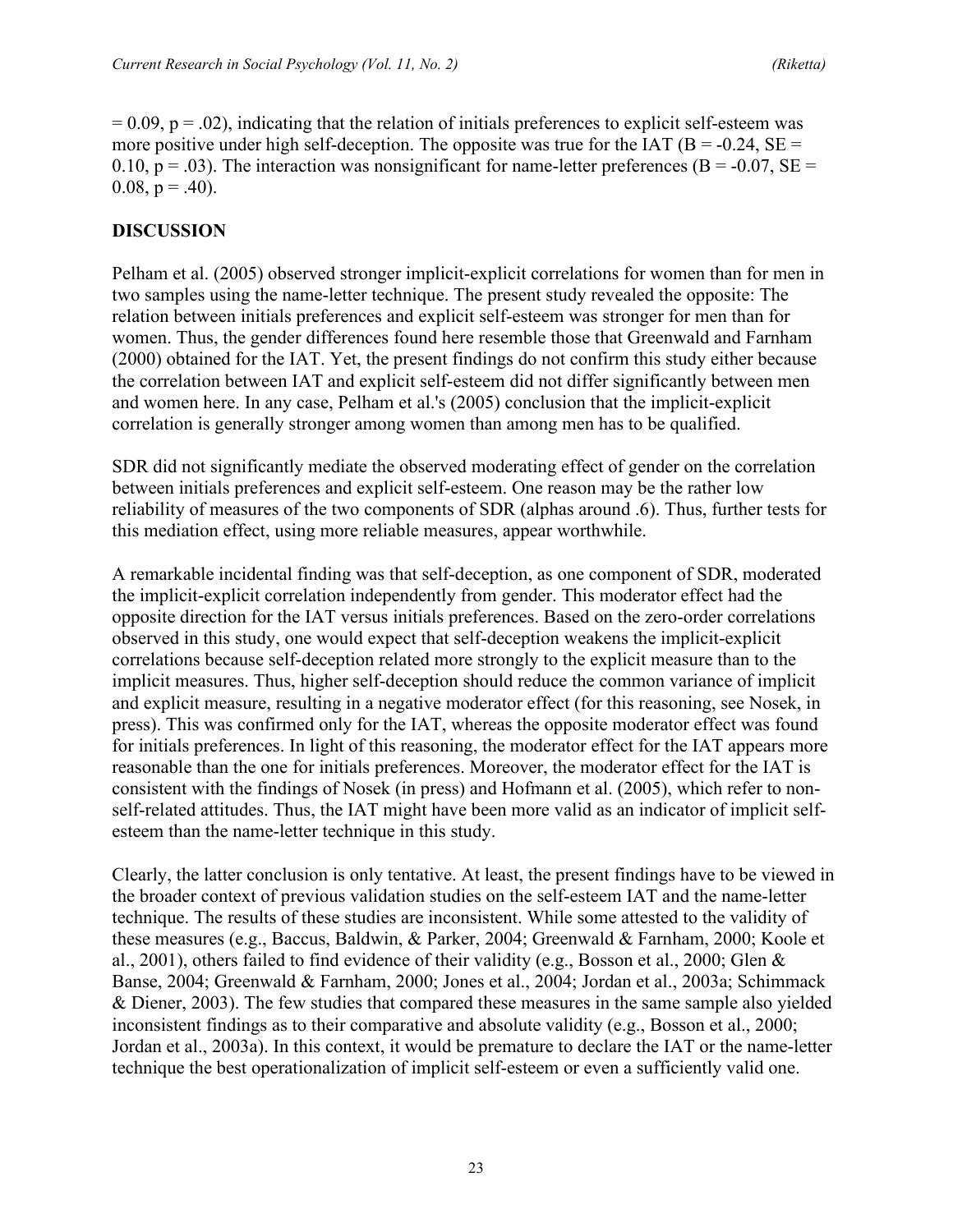Much remains to be learned about what these measures measure under what circumstances (for similar conclusions, see Bosson et al., 2000; Fazio & Olson, 2003; Hetts & Pelham, 2001).

#### **REFERENCES**

Astra, R. L. & Singg, S. (2000). The role of self-esteem in affiliation. Journal of Social Psychology, 134, 15-22.

Baccus, J. R., Baldwin, M. W. & Parker, D. J. (2004). Increasing implicit self-esteem through classical conditioning. Psychological Science, 15, 498-503.

Baron, R. & Kenny D. (1986). The moderator-mediator variable distinction in social psychological research. Journal of Personality and Social Psychology, 51, 1173-1182.

Becker, T. E. (2005). Potential problems in the statistical control of variables in organizational research. Organizational Research Methods, 8, 274-289.

Blascovich, J., & Tomaka, J. (1991). Measures of self-esteem. In J. P. Robinson, P. R. Shaver & L. S. Wrightsman (Eds.), Measures of personality and social psychological attitudes (pp. 115- 160). San Diego, CA: Academic Press.

Bosson, J. K., Brown, R. P., Zeigler-Hill, V. & Swann, W. B. (2003). Self-enhancement tendencies among people with high explicit self-esteem: The moderating role of implicit selfesteem. Self and Identity, 2, 169-187.

Bosson, J. K., Swann, W. B., & Pennebaker, J. W. (2000). Stalking the perfect measure of implicit self-esteem. Journal of Personality and Social Psychology, 79, 631-643.

Epstein, S. (1994). Integration of the cognitive and the psychodynamic unconscious. American Psychologist, 49, 709-724.

Epstein, S., & Morling, B. (1995). Is the self motivated to do more than enhance and/or verify itself? In M. H. Kernis (Ed.), Efficacy, agency, and self-esteem (pp. 9-29). New York: Plenum.

Fazio, R.H., & Olson, M.A. (2003). Implicit measures in social cognition research. Annual Review of Psychology, 54, 297-327

Glen, I.S., & Banse, R. (2004). Probing the malleability of implicit and explicit self-esteem: An interview approach. Cahiers de Psychologie Cognitive/Current Psychology of Cognition, 22, 133–158.

Greenwald, A. G., & Farnham, S. D. (2000). Using the implicit association test to measure elfesteem and self-concept. Journal of Personality and Social Psychology, 79, 1022-1038.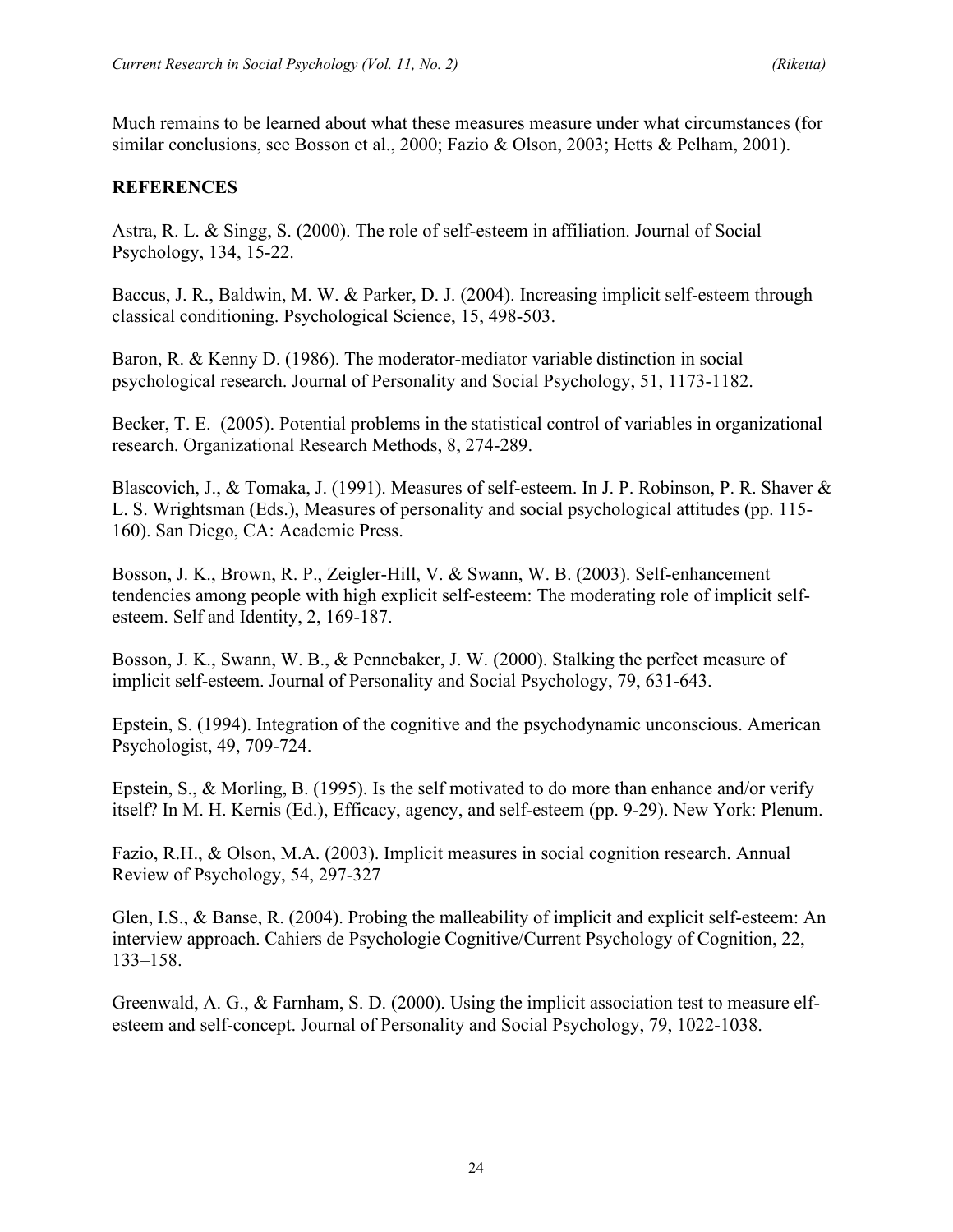Greenwald, A. G., Nosek, B. A., & Banaji, M. R. (2003). Understanding and Using the Implicit Association Test: I. An Improved Scoring Algorithm. Journal of Personality and Social Psychology, 85, 197-216.

Hetts, J. J., & Pelham, B. W. (2001). A case for the nonconscious self-concept. In G. W. Moskowitz (Ed.), Cognitive social psychology (pp. 105-123). Mahwah, NJ: Erlbaum.

Higgins, E.T., Shah, J.Y., and Friedman, R. (1997). Emotional responses to goal attainment: Strength of regulatory focus as moderator. Journal of Personality and Social Psychology, 72,515- 525.

Hofmann, W., Gschwendner, T., & Schmitt, M. (2005). On implicit-explicit consistency: The moderating role of individual differences in awareness and adjustment. European Journal of Personality, 19, 25-49.

Jones, J. T., Pelham, B. W., Carvallo, M. R., & Mirenberg, M. C. (2004). How do I love thee? Let me count the Js: Implicit egotism and interpersonal attraction. Journal of Personality and Social Psychology, 87, 665-683.

Jordan, C.H., Spencer, S.J., & Zanna, M.P. (2003a). "I love me … I love me not:" Implicit selfesteem, explicit self-esteem, and defensiveness. In S.J. Spencer, S. Fein, M.P. Zanna, & J.M. Olson (Eds.), Motivated Social Perception: The Ontario Symposium. Vol. 9 (pp. 117-145). Mahwah, NJ: Erlbaum.

Jordan, C. H., Spencer, S. J., Zanna, M. P., Hoshino-Browne, E. & Correll, J. (2003b). Secure and defensive high self-esteem. Journal of Personality and Social Psychology, 85, 969-978.

Karpinski, A. (2004). Measuring Self-Esteem using the Implicit Association Test: The Role of the Other. Personality and Social Psychology Bulletin, 30, 22-34.

Kitayama, S. & Uchida, Y. (2003). Explicit self-criticism and implicit self-regard: Evaluating self and friend in two cultures. Journal of Experimental Social Psychology, 29, 476-482.

Koole, S. L., Dijksterhuis, A., & van Knippenberg, A. (2001). What´s in a name: Implicit selfesteem and the automatic self. Journal of Personality and Social Psychology, 80, 669-685.

Mierke, J., & Klauer, K. C. (2003). Method-Specific Variance in the Implicit Association Test. Journal of Personality and Social Psychology, 85(6), 1180-1192.

Musch, J., Brockhaus, R., & Bröder (2002). Ein Inventar zur Erfassung von zwei Faktoren sozialer Erwünschtheit [An inventory for the assessment of two factors of social desirability]. Diagnostica, 48, 121-129

Nosek, B. A. (in press). Moderators of the relationship between implicit and explicit evaluation. Journal of Experimental Psychology: General.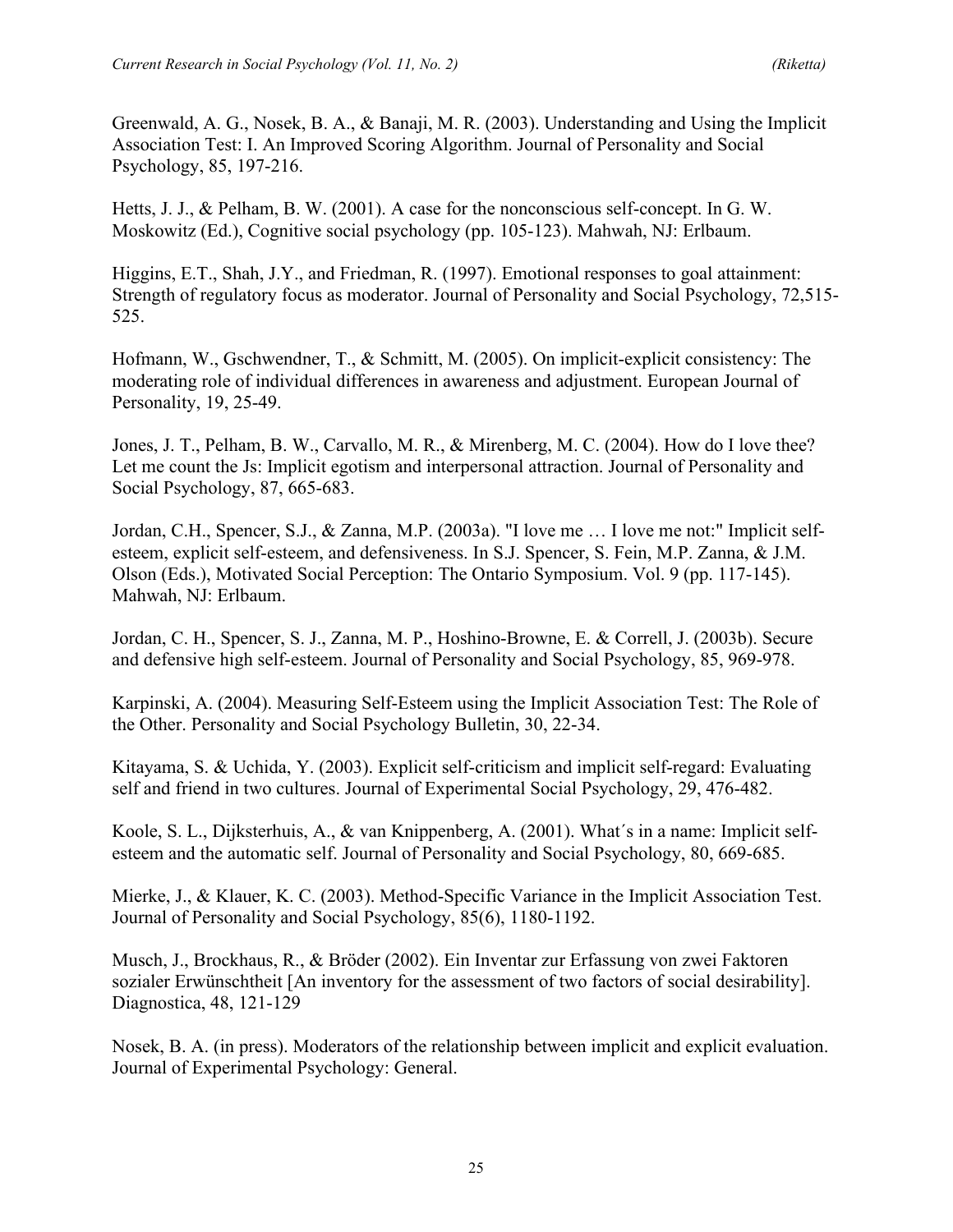Nuttin, J. M. (1985). Narcissism beyond gestalt and awareness: The name letter effect. European Journal of Social Psychology, 15, 353-361.

Ones, D.S., & Visweswaran, C. (1998). The effects of social desirability and faking on personality and integrity assessment for personnel selection. Human Performance, 11, 245-269.

Paulhus, D. L. (1988). Assessing self-deception and impression management in self-reports: The Balanced Inventory of Socially desirable Responding. Unpublished manual, University of British Columbia, Vancouver, Canada.

Paulhus, D. L. (1991). Measurment and control of response bias. In P. Robinson, P. R. Shaver & L. S. Wrightsman (Eds.), Measures of personality and social psychological attitudes (pp. 17-59). San Diego, CA: Academic.

Pelham, B. W., Koole, S. L., Hardin, C. D., Hetts, J. J., Seah, E., & DeHart, T. (2005). Gender moderates the relation between implicit and explicit self-esteem. Journal of Experimental Social Psychology, 41, 84-89.

Quinn, B.A. (1989). Religiousness and psychological well-being. Unpublished dissertation, Wayne State University, Detroit.

Riketta, M. (2004). Does social desirability inflate the correlation between self-esteem and anxiety? Psychological Reports, 94, 1232-1234.

Rosenberg, M. (1965). Society and the adoloscent self-image. Princeton, NJ: Princeton University Press.

Schimmack, U., & Diener, E. (2003). Predictive validity of explicit and implicit self-esteem for subjective well-being. Journal of Research in Personality, 37, 100-106.

Smith, E. R. & DeCoster, J. (2001). Dual-process models in social and cognitive psychology: Conceptual integration and links to underlying memory systems. Personality and Social Psychology Review, 4, 108-131.

Spalding, L. R. & Harding, C. D. (1999). Unconscious unease and self-handicapping: Behavioral consequences of individual differences in implicit and explicit self-esteem. Psychological Science, 10, 535-539.

Tafarodi, R. W. & Swann, W. B. (1995). Self-liking and self-competence as dimensions of global self-esteem: Initial validation of a measure. Journal of Personality Assessment, 65, 322-342.

Tafarodi, R. W. & Milne, A.B. (2001). Decomposing global self-esteem. Journal of Personality, 70, 443-483.

Wilson, T. D., Lindsey, S. & Schooler, T. Y. (2000). A model of dual attitudes. Psychological Review, 107, 101-126.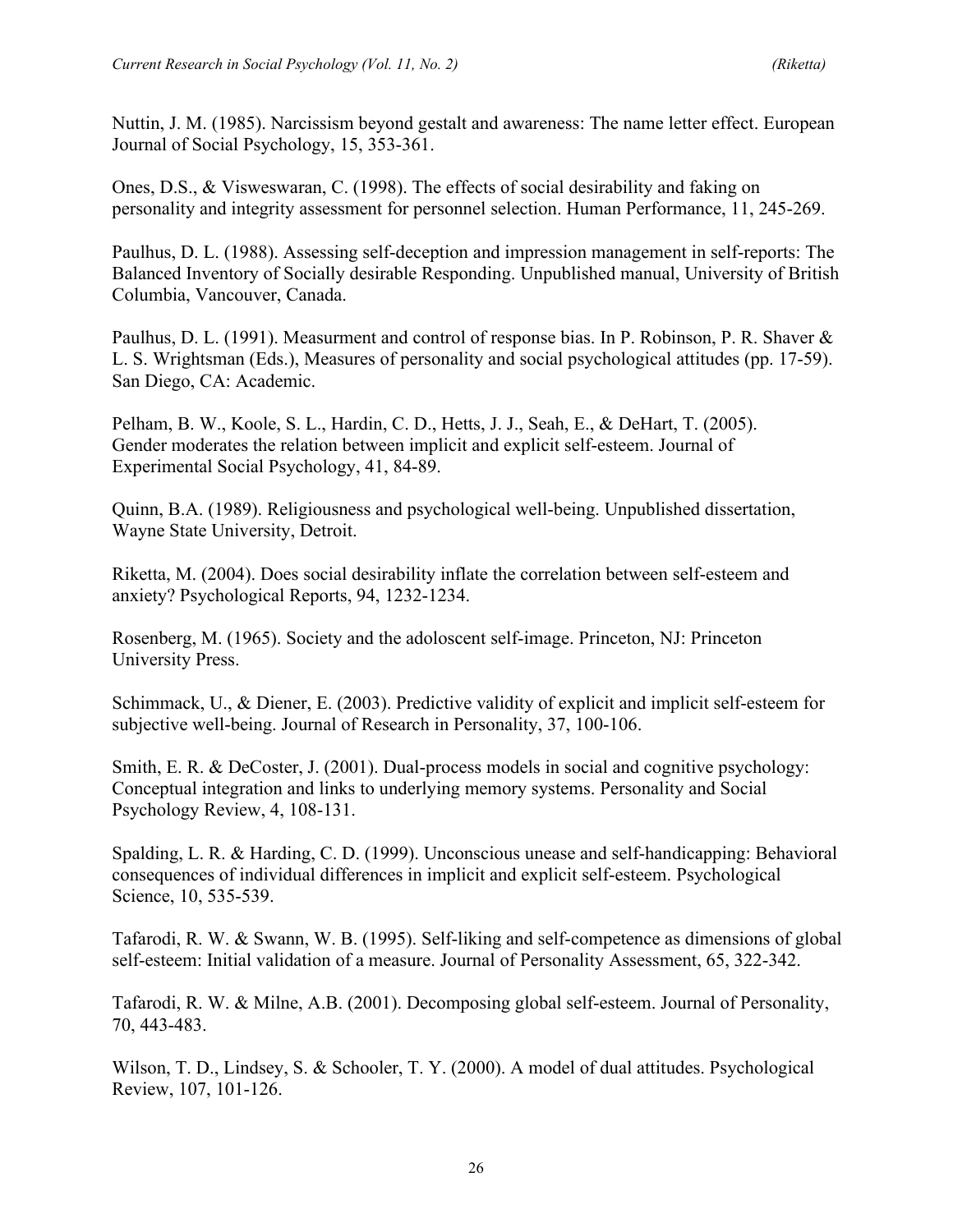| Variable          | Scale  | M       | <b>SD</b> | Correlations |         |     |                  |     |         |  |  |
|-------------------|--------|---------|-----------|--------------|---------|-----|------------------|-----|---------|--|--|
|                   | Range  |         |           |              |         |     |                  |     |         |  |  |
|                   |        |         |           | 1.           | 2.      | 3.  | $\overline{4}$ . | 5.  | 6.      |  |  |
| 1. Name-letter    | $-8:8$ | 0.44    | 1.03      |              |         |     |                  |     |         |  |  |
| preferences       |        |         |           |              |         |     |                  |     |         |  |  |
| 2. Initials       | $-8:8$ | 1.27    | 1.54      | $.59***$     |         |     |                  |     |         |  |  |
| preferences       |        |         |           |              |         |     |                  |     |         |  |  |
| 3. IAT            |        | 0.85[a] | 0.26      | .12          | .09     |     |                  |     |         |  |  |
| 4. Explicit self- | 1; 7   | 5.25    | 0.95      | .17          | $.31**$ | .13 |                  |     |         |  |  |
| esteem            |        |         |           |              |         |     |                  |     |         |  |  |
| 5. Impression     | 1:7    | 3.17    | 0.90      | .17          | .17     | .08 | .01              |     |         |  |  |
| management        |        |         |           |              |         |     |                  |     |         |  |  |
| 6. Self-deception | 1:7    | 3.97    | 0.75      | .07          | .15     | .15 | $.45***$         | .16 |         |  |  |
| 7. Female gender  |        |         |           | $-.05$       | .00     | .05 | .02              | .08 | $-.20*$ |  |  |

# **APPENDIX A. DESCRIPTIVE STATISTICS**

[a] Equivalent to Cohen's d, with higher scores denoting higher self-esteem.  $* p \le 0.05$ .  $** p \le 0.05$ .01. \*\*\*  $p < .001$ .

## **APPENDIX B. REGRESSION RESULTS (CRITERION: EXPLICIT SELF-ESTEEM)**

| Predictors      | Measure of ISW |           |          |                |             |           |             |                |             |           |     |     |
|-----------------|----------------|-----------|----------|----------------|-------------|-----------|-------------|----------------|-------------|-----------|-----|-----|
|                 | <b>IAT</b>     |           | Initials |                |             |           | Name-letter |                |             |           |     |     |
|                 |                |           |          |                | preferences |           |             |                | preferences |           |     |     |
|                 | B              | <b>SE</b> | Rsq      | $\mathfrak{p}$ | B           | <b>SE</b> | Rsq         | $\mathfrak{v}$ | B           | <b>SE</b> | Rsq | p   |
| Regression 1    |                |           | .03      | .47            |             |           | .14         | .00            |             |           | .05 | .20 |
| Gender          | 0.05           | 0.22      |          | .82            | 0.05        | 0.21      |             | .79            | 0.10        | 0.22      |     | .65 |
| <b>ISW</b>      | 0.13           | 0.10      |          | .22            | 0.34        | 0.10      |             | .00            | 0.14        | 0.10      |     | .16 |
| ISW X Gender    | 0.22           | 0.22      |          | .33            | $-0.51$     | 0.22      |             | .02            | $-0.28$     | 0.21      |     | .18 |
| Regression 2    |                |           |          |                |             |           | .34         | .00            |             |           |     |     |
| Gender          |                |           |          |                | 0.24        | 0.19      |             | .20            |             |           |     |     |
| <b>ISW</b>      |                |           |          |                | 0.28        | 0.09      |             | .00            |             |           |     |     |
| ISW X Gender    |                |           |          |                | $-0.39$     | 0.20      |             | .06            |             |           |     |     |
| <b>SD</b>       |                |           |          |                | 0.43        | 0.09      |             | .00            |             |           |     |     |
| ISW X SD        |                |           |          |                | 0.16        | 0.09      |             | .08            |             |           |     |     |
| Regression 3    |                |           | .01      | .67            |             |           | .12         | .01            |             |           | .06 | .15 |
| IM              | 0.00           | 0.10      |          | .98            | $-0.05$     | 0.10      |             | .63            | $-0.03$     | 0.10      |     | .79 |
| <b>ISW</b>      | 0.13           | 0.10      |          | .22            | 0.34        | 0.10      |             | .00.           | 0.16        | 0.10      |     | .12 |
| ISW X IM        | 0.01           | 0.12      |          | .91            | 0.15        | 0.10      |             | .12            | 0.15        | 0.09      |     | .10 |
| Regression 4    |                |           | .25      | .00            |             |           | .30         | .00            |             |           |     |     |
| <b>SD</b>       | 0.42           | 0.09      |          | .00            | 0.41        | 0.09      |             | .00            | 0.45        | 0.09      |     | .00 |
| <b>ISW</b>      | 0.01           | 0.09      |          | .92            | 0.26        | 0.09      |             | .00            | 0.16        | 0.10      |     | .09 |
| <b>ISW X SD</b> | $-0.24$        | 0.10      |          | .03            | 0.20        | 0.09      |             | .02            | $-0.07$     | 0.08      |     | .40 |

Notes. Rsq: R-squared. ISW: implicit self-esteem. SD: self-deception. IM: impression management.